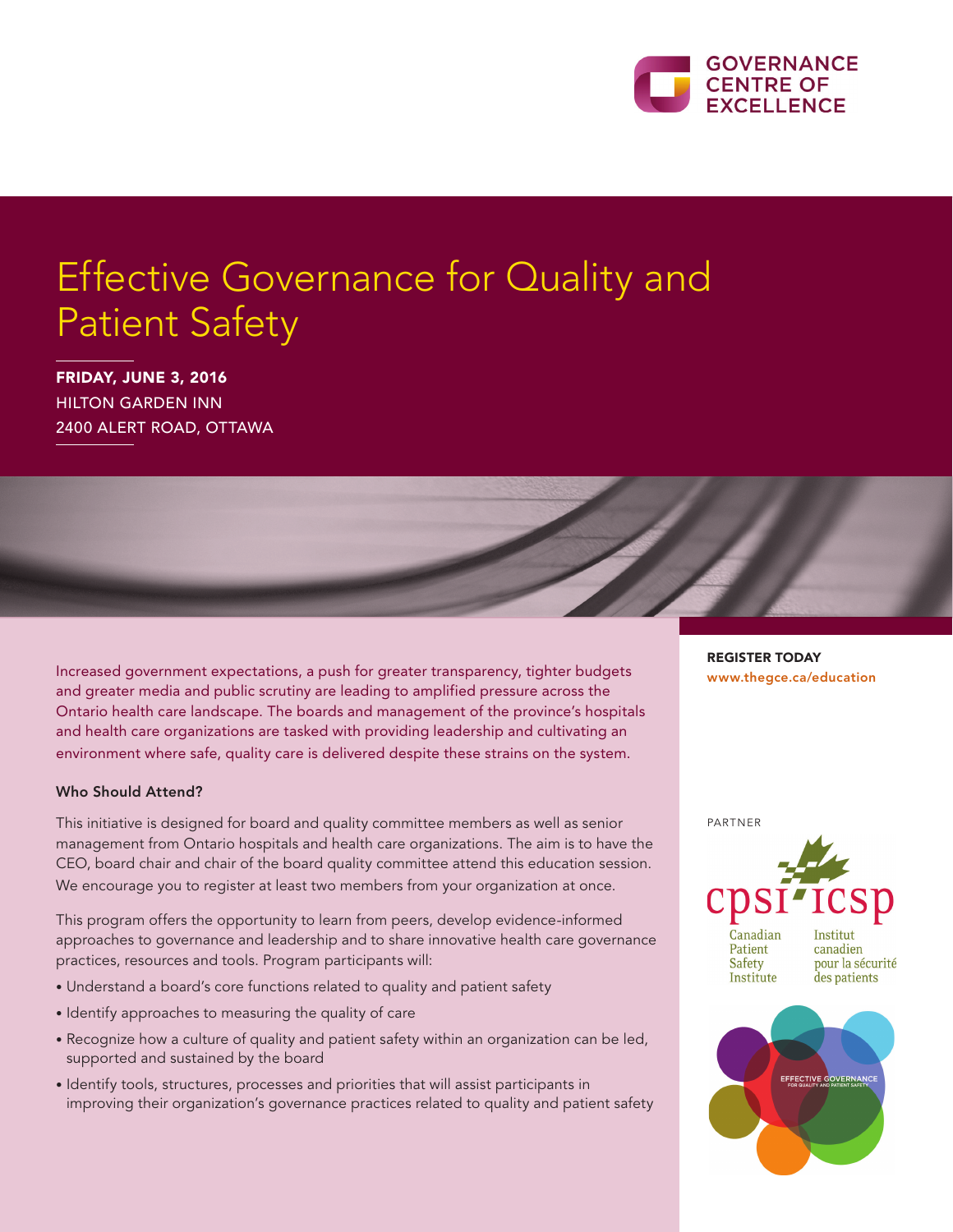# Fffective Governance for Quality and For Fort Care and Care From James Effective Governance for Quality and Patient Safety Agenda

### PRE-SESSION WORK

The curriculum has been modeled after the seven drivers for effective board oversight derived from research that addressed the growing accountabilities and necessary performance improvements of governing boards for health care organizations across Canada and the US. The drivers include:

- Gaining knowledge of quality and patient safety
- Acquiring governance skills and identifying the role for effective governance in quality and patient safety
- Assessing and improving a quality and patient safety culture
- Enhancing the relationships between the board, senior leadership and medical staff
- Gathering information on and measuring quality and patient safety
- Creating and executing a quality and patient safety plan

In 2011, the GCE and CPSI, with the support of the Ministry of Health and Long-Term Care, offered this program across the province to create a dialogue around the *Excellent Care for All Act* (ECFAA) among hospital boards and CEOs. The recently revised curriculum remains grounded in the driver framework and supports the ECFAA legislation to provide participants with the tools and resources to effectively govern for quality and patient safety.

#### Who Should Attend?

This program is designed for board members of health care organizations and the leadership team they work with - CEOs, quality and patient safety executive leads and clinical leadership.

### FRIDAY, JUNE 3, 2016

7:00 am Networking Breakfast

8:00 am Welcome and Opening Remarks

#### 8:10 am

#### Why is Quality and Patient Safety Important?

- The patient and family experience
- Set context for the importance of quality and patient safety
- Reflect on the human aspect of adverse events
- Review the development of quality and patient safety
- Historical role of health care boards
- Wake-up calls
- Impediments to board's quality and patient safety oversight

#### 8:40 am

#### Where are We on Quality and Patient Safety?

• Explore the changing health care environment in Ontario and its impact on the board's role in quality and patient safety

#### 9:25 am

# Key Governance Practices to Support a Quality and Patient Safety Agenda

Review the board's key roles and responsibilities, and the knowledge and skills required to take the board to the next level in its performance.

- Discuss refinement of roles and responsibilities for the board
- Define recruitment criteria for board membership necessary to fully support quality and patient safety
- Identify innovative approaches to providing governance oversight of the quality and patient safety agenda



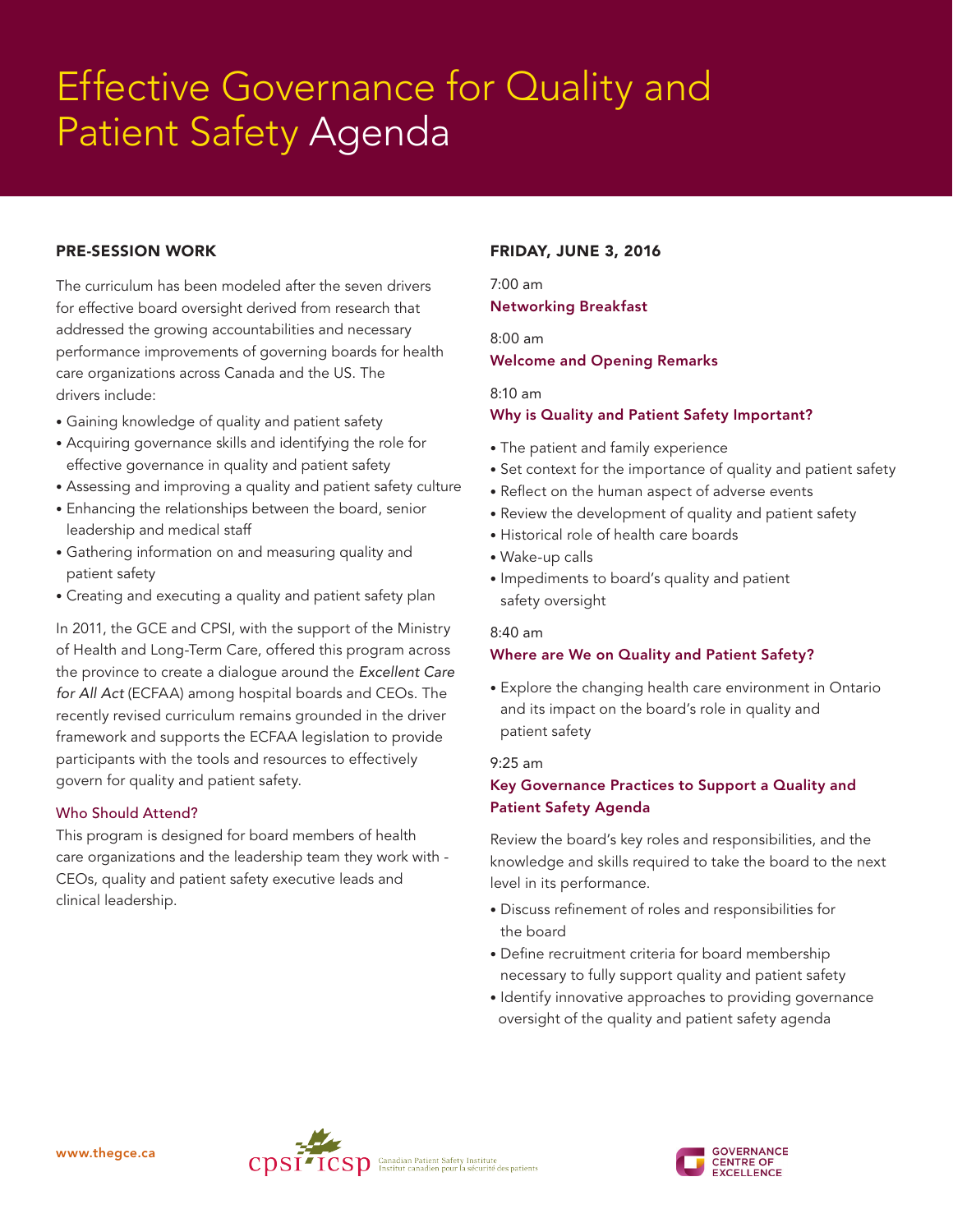# $Fff$ ective Governance for Quality and  $Fff$ Forcessionals Care State Care Force, Care et al.<br>Patient Safety Agenda Effective Governance for Quality and Patient Safety Agenda

### 10:40 am Networking Break

# 10:55 am

**Culture** 

Understand the importance of board leadership to assess and improve an organizational culture focused on quality and patient safety.

- Identify factors that influence organizational culture to support improved patient care and an enhanced patient experience
- Understand board commitment to transparency and accountability
- Discuss the board's role in patient-centred care, disclosure and moving towards a generative culture

# 11:45 am

Networking Lunch

# 12:30 pm

# Developing and Maintaining Relationships

- Establish the importance of the alignment of the entire organization around quality of care and patient safety
- Explore the importance of a trusting relationship among the board, the CEO and clinical leaders
- Review the accountabilities of the CEO and the role of the board in these accountabilities
- Review the relationship with clinical staff
- Identify key strategies for effective physician engagement
- Discuss the importance of disclosure to the board

# 1:20 pm Creating a Quality and Patient Safety Plan

Identify important areas for improvement regarding the current organizational quality and patient safety plan.

- Review components of a quality plan
- Review contextual examples of quality plans
- Discuss the concept of ownership "Whose quality and patient safety plan is it anyway?"
- Discuss the link between the organization's strategic plan and the board quality and patient safety plan

2:05 pm Networking Break

2:20 pm

# Information and Measurement

Review the importance of meaningful information and measurement to inform governance decisions for quality and patient safety.

- Discuss current contextual examples of using measurement in health care delivery performance
- Review quality dimensions and various standards
- Discuss how the board reports to the community on its performance

### 3:05 pm

# The Quality and Patient Safety Journey in Action

Develop a more detailed action plan to take the board's governance oversight of quality and patient safety to the next level and discuss as a group.

# 3:50 pm Session Evaluation and Adjournment



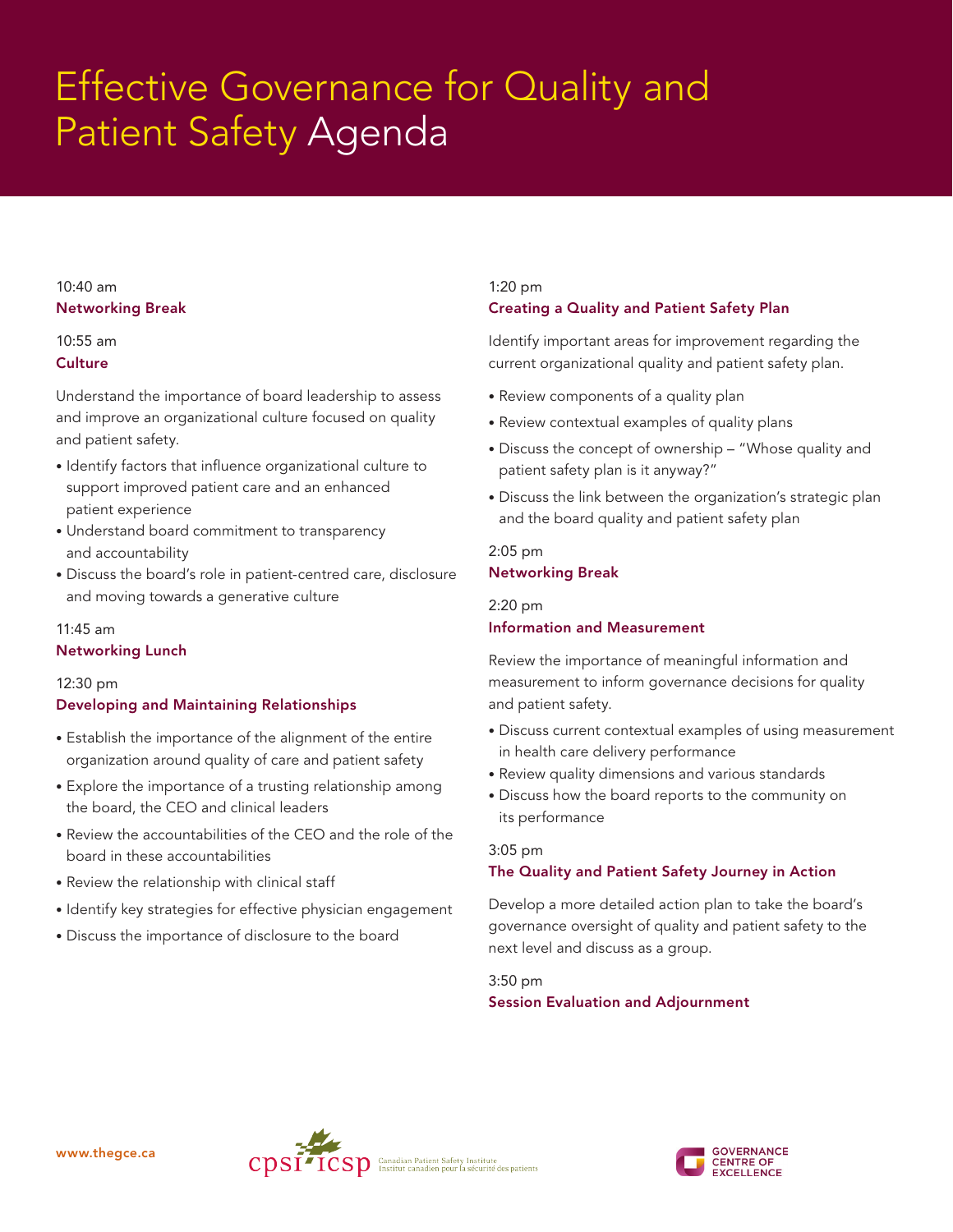# Effective Governance for Quality and Patient Safety Faculty

#### FACULTY



Joan Dawe is a former Deputy Minister of the Departments of Health and Community Services and Social Services/Human Resources and Employment with the Government of Newfoundland and Labrador. In these positions she was

instrumental in a host of initiatives including the reorganization of the province's health and community services system and in the development of the province's Strategic Social Plan. She chaired the provincial Freedom of Information Review Committee which reported to Government in 2001.

During her time with Government, she served as Co-Chair of the Federal/Provincial/Territorial Conference of Deputy Ministers of Social Services and was a member of a number of Federal/Provincial/Territorial Committees.

A nurse by training, she has held senior executive positions in nursing and hospital administration, as well as regional health planning. At the provincial level, she was a member of numerous health and community service Boards and is past Chair of the Board of Trustees of Eastern Integrated Health Authority; past Chair of Board of Trustees of Health and Community Services-St. John's Region; past Chair of the Board of Directors of the Seniors Resource Centre NL; and past President of the Newfoundland and Labrador Health Boards Association.

She has served as a member of the Board of Directors and Executive Committee of the Canadian Healthcare Association and the Council of Governors and Executive Board of the Canadian Centre for Occupational Health and Safety. She was Chair of the national Planning Committee for the first ISQua Conference held in Canada in 1995.



Paula Blackstien-Hirsch delivers consulting, training and implementation support to help organizations achieve sustainable performance improvement. Starting her career as a physical therapist, Paula has developed expertise in

organizational and system-level quality improvement. She has a special interest in the role of boards and senior executives in leading quality and safety as a core business strategy and in the meaningful engagement of patients/ families in improvement. She provides assessment, training and coaching to Boards, Senior Leaders, and front line improvement teams.

With over 30 years of experience in healthcare, Paula has led system level improvement initiatives provincially and nationally in the hospital and community-based sectors, in the capacities of Executive Director for the Centre for Healthcare Quality Improvement (CHQI), Senior Director with the Canadian Patient Safety Institute (CPSI), Director for the Hospital Report Research Collaborative, Senior Consultant with Agnew Peckham and Associates, and Manager of applied research projects at the Institute for Clinical Evaluative Sciences (ICES). Paula is on the core faculty for the Masters Degree in Quality and Patient Safety at the University of Toronto and is faculty for the IDEAS program sponsored by the Ministry of Health and Long Term Care. Paula is a member of the Sinai Health System Board where she also Co-Chairs the Board Quality and Safety Committee.

Paula has gained extensive experience consulting for a broad range of sectors, including the hospital sector, community and mental health and addictions sectors, primary care, Community Care Access Centres, and LHINS.

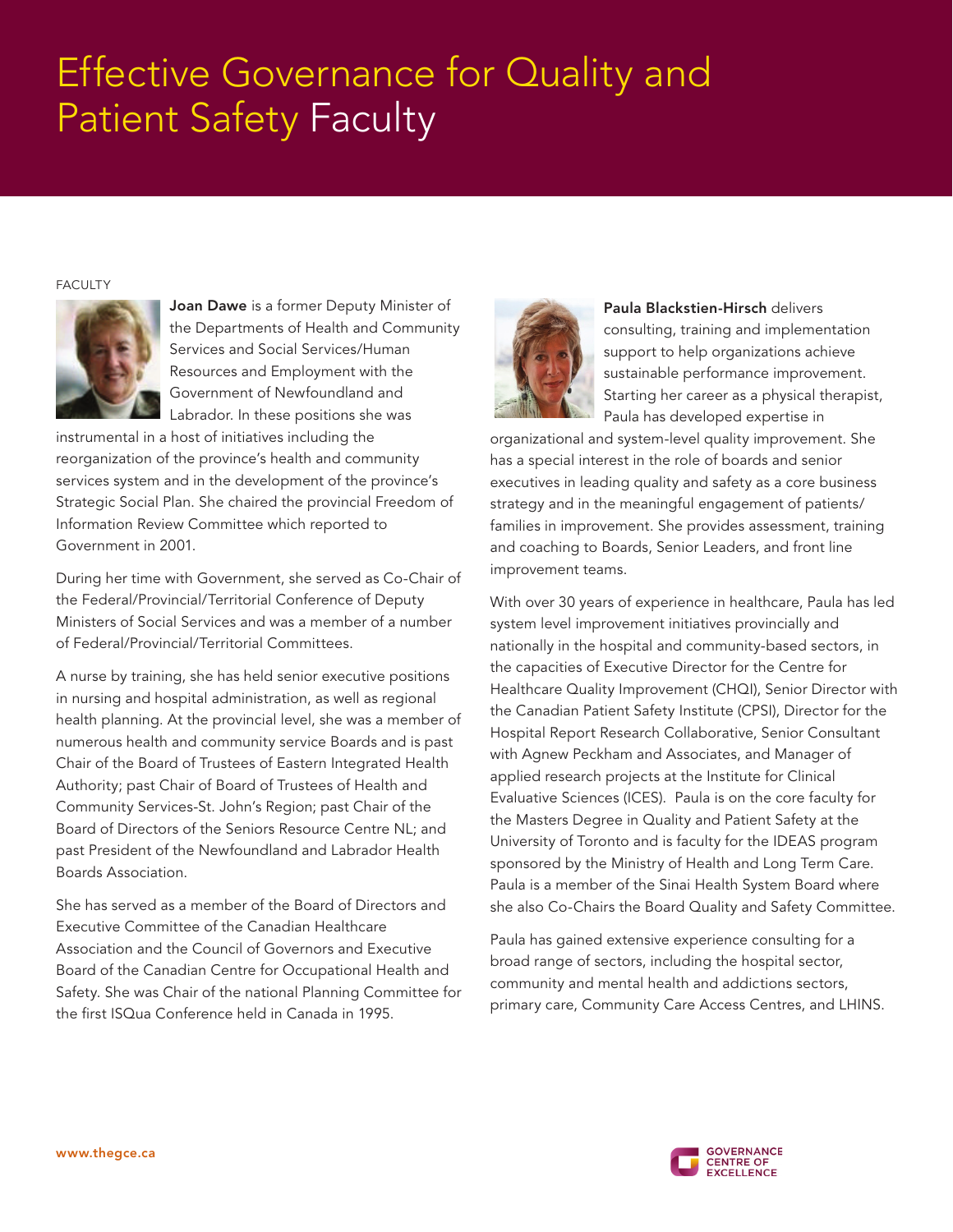# Effective Governance for Quality and Patient Safety Faculty



Heather Garnett is the Vice President, Patient/Resident Services and Chief Nursing Executive for Almonte General Hospital; a small rural hospital with 52 hospital beds, 112 long term care beds (Fairview Manor) and 5 paramedic bases

across Lanark County (Lanark County Paramedic Service). In this role, Heather oversees program operations for Medical/ Surgical, Complex Continuing Care, Obstetrics, Emergency Room, OR, Recovery Room, and Long Term Care. In addition, Heather oversees support services including: Medical Device Reprocessing, Pharmacy, Infection Prevention & Control, and Occupational Health & Safety. Lastly, Heather oversees Nursing Professional Practice and is responsible for Quality, Accreditation, Patient Safety, Clinical Risk Management and Patient Relations.

Heather has a passionate interest in quality and patient safety. She is a graduate of the Institute for Healthcare Improvement's Patient Safety Officer Executive Development Program; she works regularly in collaboration with Health Quality Ontario on initiatives to strengthen quality improvement in the hospital sector and she is an active surveyor with Accreditation Canada.

Heather is a Registered Nurse and she holds a Bachelor of Science in Nursing and a Master of Science in Nursing, both from the University of Ottawa.